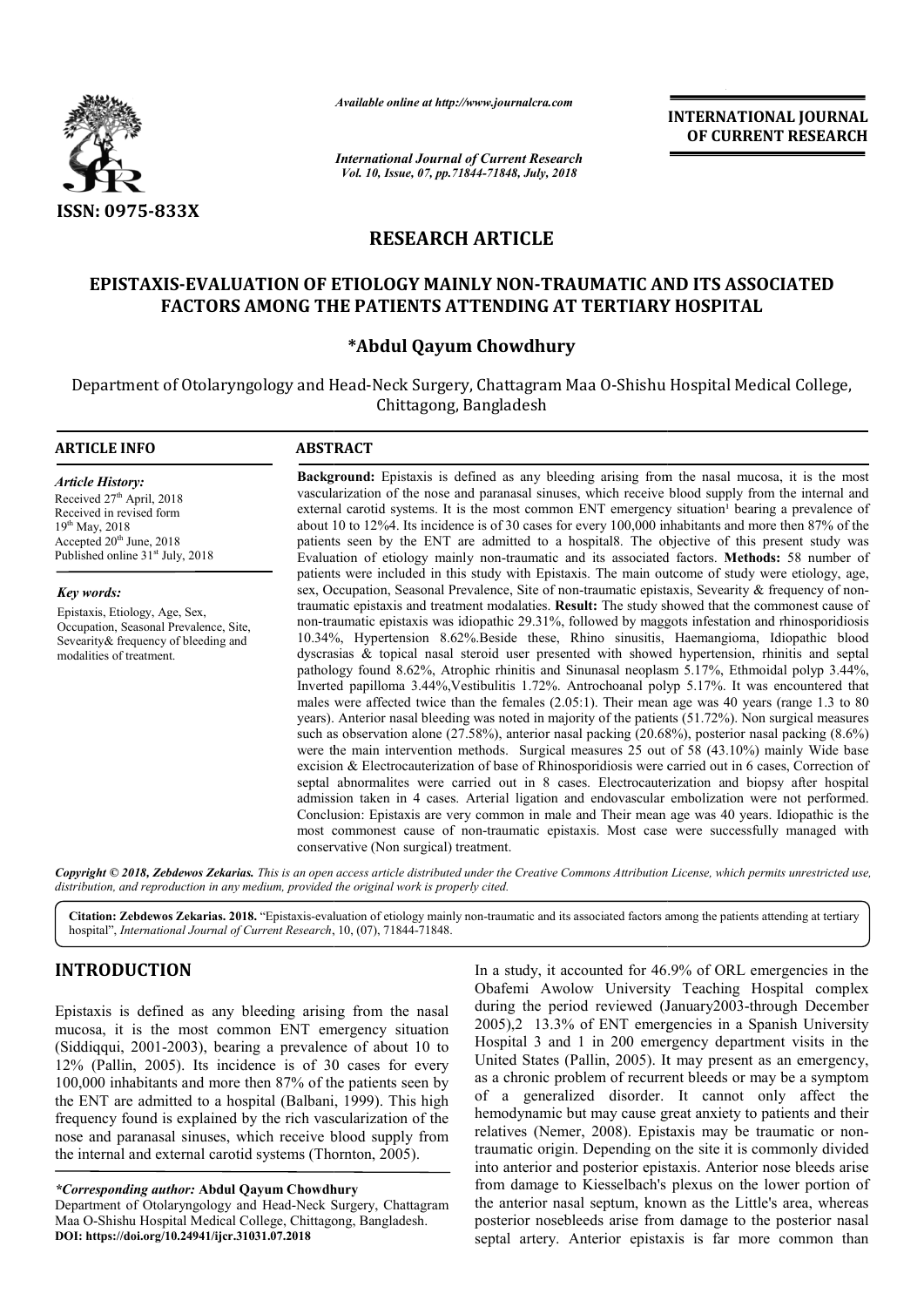posterior epistaxis (Pope, 2005 and Nemer, 2008). The causes of epistaxis may be classified into local and systemic causes. (Akinpelu, 2009; Brazilian Journal of Otolaryngology, 2013; Danielides, 2002; Thornton, 2005; Santos, 2002) both of which are mostly non-traumatic origin .The etiology vary with age and anatomical location. Local causes are inflammatoryinfectious (rhinitis, rhinosinusitis), anatomical (septal deviation and perforation), foreign body, chemical or climatic agents and nasal tumors (nasopharyngeal angiofibromas, nasal polyposis, inverted papilloma, carcinoma). (Danielides, 2002; Thornton, 2005; Santos, 2002). Systemic causes are hypertension, blood dyscrasias, drugs (acetylsalicylic acid, anticoagulants, nonhormonal anti-inflammatory, antibiotics), neoplasms etc. Severe epistaxis may be associated to prevailing factors such as systemic arterial hypertension and coagulopathy (Danielides, 2000; Thornton, 2005; Santos, 2002). Blood vessel atherosclerosis at the woodruff plexus and the Osler-Rendu-Weber disease or Systemic telangiectasia also included in some studies (Roithmann, 2006; Santos, 2005; Pope, 2005 and Balbani, 1999). Non-traumatic epistaxis that occurs in children usually is mild and originates in the anterior nose, whereas epistaxis that occurs in older individuals is more likely to be severe and to originate posteriorly.Epistaxis poses a greater risk in elderly people in whom clinical deterioration may progress rapidly if the blood loss is significant.26 One study shows that epistaxis secondary to trauma topping the list (70.9%). Other causes are tumor (16%), inflammatory condition of the nose (4.7%). Uraemia (1.9%) etc 1. Another study shows that 70.8% patients had traumatic, 22.6% atraumatic and 7% idiopathic epistaxis9.Non-traumatic cause of epistaxis however were found to be more common in another work (Jr. Epidemiology of epistaxis in US emergency department 1992-2001 by Pallin Dj, Ching YM, McKay MP, Emond JA, Pelletier AJ, Camargo CA) 2. Idiopathic causes are also common in some studies (Akinpelu, 2003). The treatment of non-traumatic epistaxis requires a systematic and methodical approach, and options vary according to the cause, location, and severity of the hemorrhage. Both conservative and surgical treatment modalities have been used in the treatment of non-traumatic epistaxis (Pope, 2005 and Nemer, 2008). Most of the underlying causes of non-traumatic epistaxis are preventable. A clearer understanding of the causes, treatment and outcome of these patients is essential for establishment of preventive strategies as well as treatment guidelines (Akinpelu, 2009 and Nemer, 2008).

#### **Aims of Study**

**The aims of study are:** To observe the evaluation of etiology mainly non-traumatic and its associate factors on the basis of Age, Sex,Occupation, Seasonal prevalence,Site , sevearity & frequency of epistaxis and modalities of treatment.

## **MATERIAL AND METHODS**

This prospective cross sectional study was done in the Department of Otolaryngology and Head-Neck Surgery of Chattagram Maa Shishu-O-General Hospital (CMSOGH) of Chittagong, during the period from December 2012 to November 2014 with a view to find out the Evaluation of Etiology mainly non-traumatic and its associated factors of patients of Epistaxis. Altogether 58 conveniently selected cases of Epistaxis of different age and sex group had been studied. Mainly non-traumatic and associated factors were included in the study. Traumatic causes were excluded from the study.

Data were collected in a predesigned form. No data or information was collected without permission of patients, participation of this study is fully voluntary. Data were analyzed by using computer based Statistical Package of Social Science (SPSS, Version 20) programme. Catagorical variables was presented in the form of frequency and percentage. Quantitative data were presented in the form of mean and standard deviation.

## **RESULTS**

**The outcome of the study was as follows**: Table 1, showed The commonest cause of non-traumatic epistaxis was idiopathic, 17 cases out of 58 (29.31 %), followed by maggots infestation and rhinosporidiosis,6 cases each (10.34%), hypertension 5 cases(8.62%) rhinitis and septal pathology found in 5 cases each(8.62%), Atrophic rhinitis found in 3 cases (5.17%), sinunasal neoplasm 3 casae (5.17%), Antrochoanal polyp in 3 cases (5.17%), Ethmoidal polyp in 2  $cases(3.44\%)$ , Inverted papilloma in 2 cases  $(3.44\%)$ , Vestibulitis in  $1$ cases $(1.72\%)$ . Beside these, Rhino sinusitis, Haemangioma, Idiopathic blood dyscrasias & topical nasal steroid user presented with epistaxis found in 1 cases each  $(1.72\%)$ .

#### **Table 1. Causes of non-traumatic epistaxis**

| Cause                                 | No | $\frac{0}{2}$ |
|---------------------------------------|----|---------------|
| <b>Idiopathic</b>                     | 17 | 29.31%        |
| <b>Maggots</b>                        | 6  | 10.34%        |
| <b>Rhinosporidiosis</b>               | 6  | 10.34%        |
|                                       | 5  | 8.62%         |
| <b>Hypertension</b>                   |    |               |
| Allergic rhinitis only or combination |    |               |
| (with DNS/HTN/septal ulcer &          |    |               |
| Rhino sinusitis)                      | 5  | 8.62%         |
| <b>Atrophic rhinitis</b>              | 3  | 5.17%         |
| Sinunasal malignancy                  | 3  | 5.17%         |
| Antrochoanal polyp                    | 3  | 5.17%         |
| <b>DNS</b>                            | 2  | 3.44%         |
| <b>Ethmoidal polyp</b>                | 2  | 3.44%         |
| Inverted papilloma                    | 2  | 3.44%         |
| <b>Steroid sprav</b>                  |    | 1.72%         |
| <b>Vestibulitis</b>                   |    | 1.72%         |
| Idiopathic blood dyscrasias           |    | 1.72%         |
| <b>Haemangioma</b>                    |    | 1.72%         |
| Total                                 | 58 | 100%          |

**Table 2. Age and sex distribution of the patients with nontraumatic epistaxis**

| Age       | Male | $\%$    | Female | $\%$   | Total | $\frac{0}{0}$ |
|-----------|------|---------|--------|--------|-------|---------------|
| $0 - 20$  |      | 25.86 % |        | 8.62%  | 20    | 34.48%        |
| $21-40$   | 13   | 22.41%  |        | 12.06% | 20    | 34.48%        |
| $41 - 60$ | 4    | 6.89%   | 4      | 6.89%  |       | 13.79%        |
| 61-80     |      | 12.06%  |        | 2.58%  | 10    | 17.24%        |
| Total     | 39   | 67.24%  | 19     | 32.76% | 58    | 100%          |

(Total no. of patients,n=58)

Out of 58, non-traumatic epistaxis was encountered in male 39 cases (67.24%) and female 19 cases (32.76%). Younger group are more susceptible for non-traumatic epistaxis in both sexes. Non-traumatic epistaxis found to be more common in people of poor socioeconomic condition and underprivileged people (eg- labourer, farmer, house wife) than affluent and conscious people( service holder & Students). Non-traumatic epistaxis is found to be more prevalent in winter and autumn than other season particularly summer probably due to increasing drying effect of nasal mucosa .The impact of ambient temperature and humidity showing high prevalence of epistaxis . 38 out of 58 (65.51%) were presented in between December to February during the study period.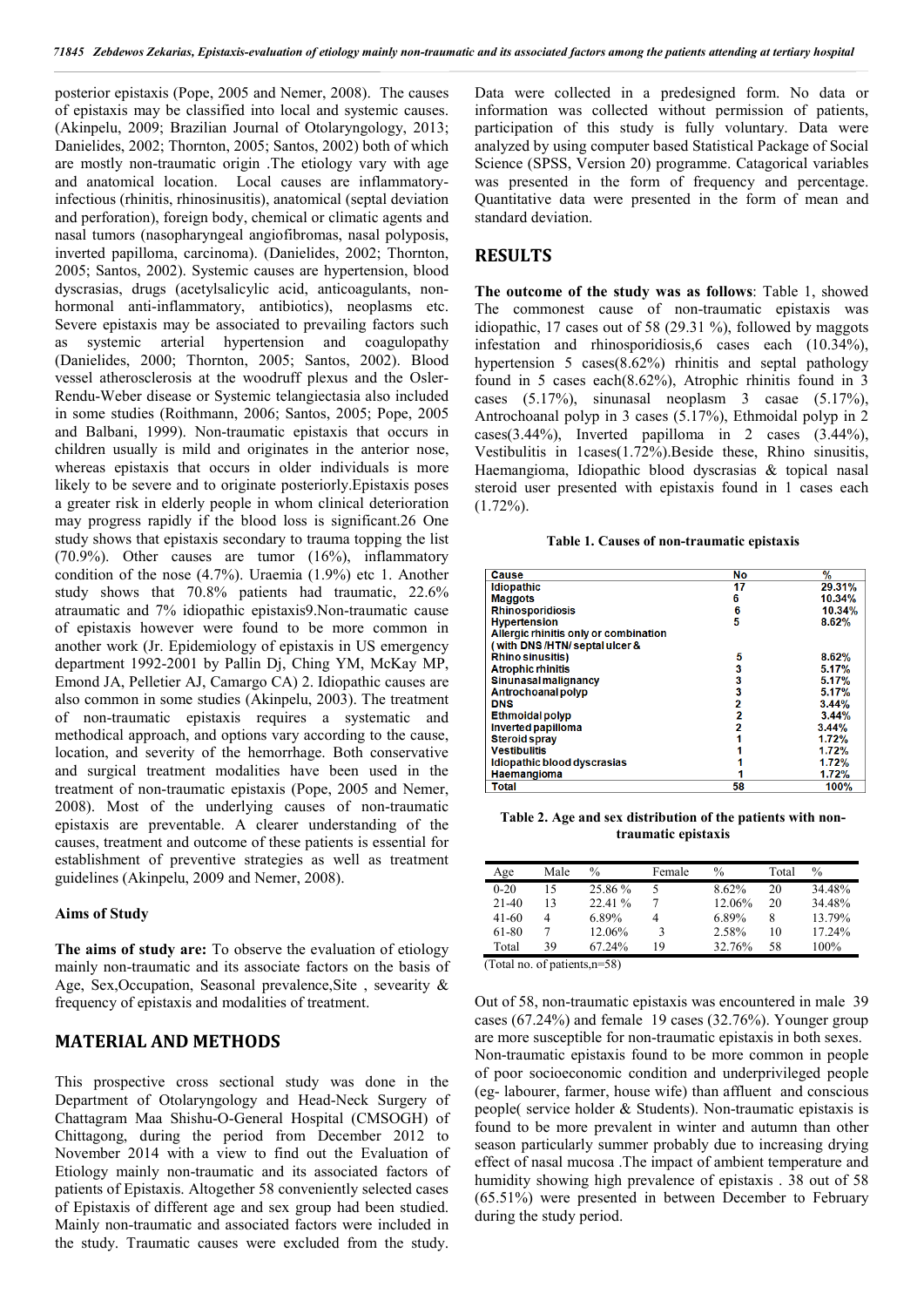**Table 3. Occupational variation among the patients of nontraumatic epistaxis**

| Occupation      | No of the patients | $\%$<br>Percentage |
|-----------------|--------------------|--------------------|
| Student         | 14                 | 24.13%             |
| Service         | 02                 | 3.44%              |
| House wife      | 15                 | 25.86%             |
| <b>Business</b> | 6                  | 10.34%             |
| Labour          | 10                 | 17.24%             |
| Farmer          | 07                 | 12.06%             |
| Others          | 4                  | 6.89%              |
| Total           | 58                 | $100\%$            |

(Total no. of patients,n=58)

**Table 4. Seasonal prevalance of non-traumatic epistaxis**

| Months     | Cases    | $\frac{0}{0}$ |  |
|------------|----------|---------------|--|
| December   | 16       | 27.58%        |  |
| January    | 12       | 20.68%        |  |
| February   | 10       | 17.24%        |  |
| March      | 12.      | 20.68%        |  |
| April      | 6        | 10.34%        |  |
| May        | 2        | 3.44%         |  |
| Six months | Total 58 | 100%          |  |

(Total no. of patients, n=58)

Anterior epistaxis is found to be more common 30(51.72%) than posterior 13 (22.41%). Undetectable site or diffuse bleeding was found in 15(25.86%) cases. Left side got more involved than right side in this study. Profuse to moderate amount of bleeding seen in 25 cases (43.10%).Most of them are due to idiopathic, hypertension and Maggots infestation , Small amount of bleeding in8 cases (13.79%), scanty bleeding as well as blood stained discharge was found in 25 cases (43.1%) are due to some polypoidal masses, sinu nasal neoplasm, local infection and allergic conditions.

**Table 5. Site of non-traumatic epistaxis**

| Site      | Nο                               | $\frac{0}{0}$ |
|-----------|----------------------------------|---------------|
| Anterior  | 30(Right 14, Left 16)            | 51.72%        |
| Posterior | 13                               | 22.41%        |
| Diffuse   | 15                               | 25.86%        |
| Total     | 58                               | 100%          |
|           | $(Total no of notation to n=58)$ |               |

(Total no. of patients, n=58)

**Table 6. Severity and frequency of non-traumatic epistaxis**

| Type                        | N٥ | $\%$      |
|-----------------------------|----|-----------|
| Profuse                     | 25 | 43.10%    |
| Small                       | 8  | 13.79%    |
| Scanty                      | 15 | 25.86%    |
| Blood stained/Mixed pattern | 10 | $17.24\%$ |

(Total no. of patients, n=58)

**Table 7. Treatment modalities for non-traumatic epistaxis**

| Surgical                  | Non-surgical                    |
|---------------------------|---------------------------------|
| Rhinosporidiosis: 6       | ANS-pack: 12                    |
| Septal surgery: 8         | PNS-pack: 5                     |
| Antrochoanal polyp: 3     | (& Blood transfusion: 21 cases) |
| Ethmoidal polyp: 2        | Observation only: 16            |
| Inverted papilloma: 2     |                                 |
| Electrocautery: 1         |                                 |
| Biopsy(After admission) 3 |                                 |
| Total surgical: 25        | Total non surgical: 33          |
| $T = 1$ $T = 1$           |                                 |

(Total no. of patients=58)

Non surgical measures such as observation alone 16 cases (27.58%), anterior nasal packing 12 cases (20.68%), posterior nasal packing 5 cases (8.6%) were the main intervention methods. Surgical measures 25 out of 58 (43.10%) mainly Wide base excision & Electrocauterization of base of Rhinosporidiosis were carried out in 6 cases, Correction of septal abnormalites were carried out in 8 cases. Electrocauterization and biopsy after hospital admission taken in 4 cases. Non traumatic epistaxis found to be more common in people of Poor Socioeconomic Condition and under privileged people (eg Labourer, Farmer, house wife) than affluent and Concious people like (Service holder & Students).



**Figure 1. Occupational variation of the patients with nontraumatic epistaxis**

## **DISCUSSION**

In this review, non-traumatic epistaxis was found to be more prevalent in the young adults, although overall epistaxis was more common found by Eziyi et al at younger age group but contrary to findings by Pallin et al (Pallin, 2005), who found a bimodal age-related frequency with peaks among those younger than 10 years and aged 70-79 years. Varshney and Saxena 16 in India reported most of their patients to be older than 40 years which correlates with other reports which showed that epistaxis is a geriatric problem. The lower age incidence in our study mbe attributed to the fact that the majority of our patients had idiopathic epistaxis and others commonly due to inflammatory-infectious, polyps and other benign neoplastic conditions. In the present study, nontraumatic epistaxis was found to affect more males than female population, with a male to female ratio of 2.05:1. The similarity of male preponderance of generalized epistaxis has been documented in literature (Eziyi, 2009; Mgbor, 2004; Huang, 2002; Kaygusuz, 2004). Globally there is a male preponderance in epistaxis except in the geriatric age group in some reports where no significant sex difference exists 16. The present study shows inflammatory condition, various neoplastic conditions, polyps which is consistent with other studies in developing countries that the most common cause of non-traumatic epistaxis was idiopathic followed by infection (Eziyi, 2009; Chaiyasate, 2005 and Labaran, 2008). Hypertension in this report shows epistaxis as evidence of poor blood pressure control and Maggots infestation mainly due to poor environmental hygienic condition.

The management of non-traumatic epistaxis is done in conventional way and well summarized in an age-old dictum: resuscitate the patient, establish the bleeding site, stop the bleeding and treat the cause of epistaxis (Daudia, 2009). Dealing with a patient recommends universal precautions for all health care personnel involved in the care of these patients, including face mask , gowns, hair coverage, and doublegloving. The key to controlling most epistaxis is to find the site of the bleeding and cauterizing with silver nitrate or bipolar diathermy (Daudia, 2009 and Rodney, 2009). Treatment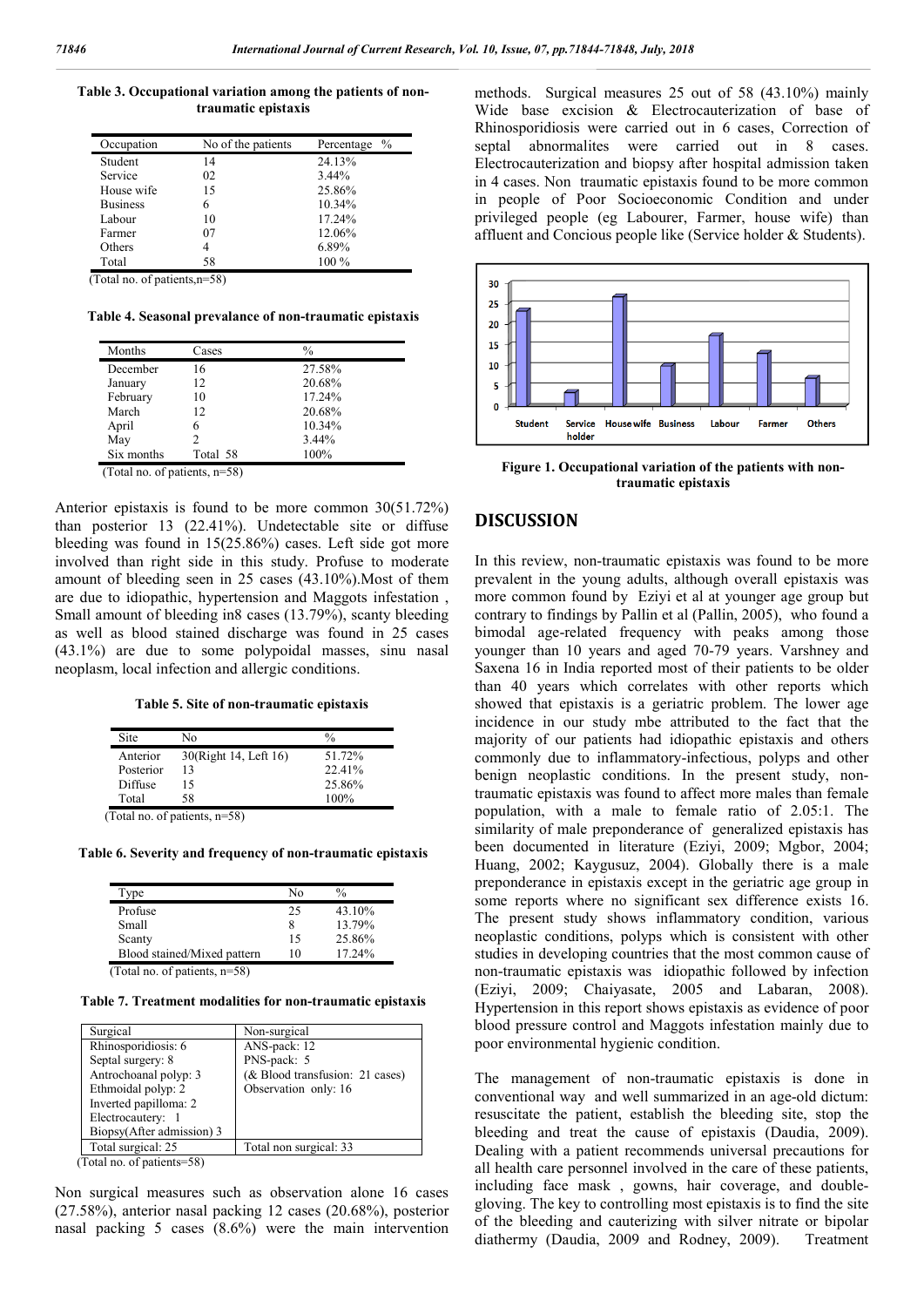modalities can be separated into two groups; nonsurgical/ conservative and surgical/interventional approaches. Nonsurgical approach has been reported to stop the bleeding in most of the cases 56.89% in present study which is found similar to another study (Rodney, 2009). Anterior nasal packing was the most frequent modality of treatment in this study. This form of treatment was reported as an effective treatment in some centers (Brazilian Journal of Otolaryngology, 2013). Posterior nasal packing was performed. Anterior nasal packing was used in 12 patients and only one patient need repacking (95.6%) successful of them, while posterior nasal packing was successful in 100% of the cases where it was tried. Urvashi et al (Urvashi, 2004), reported successful use of anterior nasal packing in 83.5% case while posterior nasal pack was successful in 95.6% of cases. Nasal packing has the advantage of easy placement and removal; there was no need for an anesthetist or theatre space for that treatment. It is also affordable to the patients. Complications of nasal packing include septal hematoma, sinusitis, syncope during insertion of nasal pack, pressure necrosis of the alae nasi, toxic shock syndrome (Urvashim, 2004). Most of our patients did not suffered this due to adequate precautions such as technique of insertion of the pack, use of antibiotics and nasal decongestant were administered as some of the adjunct treatment to forestall this. Cautery of the bleeding site can be performed chemically, electrically or with laser 25 though we used only electrical cautery. Cauterization in the form of electrical cautery should be carried out for those patients where the bleeding points could be identified during examination. Only one case was managed by electrocautery. We did not encounter any post cautery complications such as septal perforation or cartilage exposure. In this study, surgical treatment was done in 43.10 % of patients who presented with bleeding intranasal tumors, polyps and septal abnormalities and it was successful in 100% of them. No surgical ligation of any vessel was carried out on any patient in this study. The use of antimicrobial prophylaxis in the presence of nasal packing for the treatment epistaxis remains controversial (Daudia, 2009; Awan, 2001; Biswas, 2006). Most of literatures recommend that patients with high risk nasal packing should be started on prophylactic antibiotics, due to an increased risk for sinusitis and toxic shock syndrome. Blood soaked pack and raw mucosal surface are good media for bacterial multiplication resulting in infection including sinusitis and sometimes toxic shock syndromes (Abhay-Gupta. 1999).

## **Conclusion**

Though a limited number of cases (58) included in the study, yet on the basis of this study it can be concluded that Epistaxis are very common in male and Their mean age was 40 years. Idiopathic is the most commonest cause of non-traumatic epistaxis and found to be more common in people of poor socioeconomic condition and underprivileged people .Anterior epistaxis is found to be more common posterior. Most case were successfully managed with conservative (Non surgical) treatment.

**Disclosure:** The author declared no competing interest.

## **REFERENCES**

Abhay-Gupta, Agrawal SR, Sivarajan K, Vineeta Gupta, 1999. A Microbiological study of anterior nasal packs in epistaxis. *Indian Journal of Otolaryngology and Head and neck Surgery* 1999, (1):42-46.

- Akinpelu O.V, Amusa Y.B, Eziyi J.A.E, Epistaxis in Nigeria: A 3 year Experience. East Cent. Afr .j. surg(online) ISSN 2073-9990.
- Akinpelu O.V, Amusa Y.B, Eziyi J.A.E, Nwawollo CC. 2003. through December,2005),May 2009.WESTAFRICAN JOURNAL OF MEDICINE-A retrospective Analysis of Aetiology and Management of Epistaxis in a South – Western Nigeria Teaching Hospital.Vol 28, No 3, p165- 168.
- Awan MS, Ali MM, Hussain T, Mian MY. 2001. Management of pediatrics Epistaxis; A prospective study of 100 cases. *Professional Med J.,* 8(2):226-65.
- Balbani A, Formigoni G, Butugan O. 1999. Tratamento da Epistaxe. *Rev Assoc Med Bras.,* 45(2):189-193.
- Biswas D, Wilson H, Mal R. 2006. Use of systemic prophylactic antibiotics with anterior nasal packing in England, UK. *Clin Otolaryngol.,* 31:566-567.
- Brazilian Journal of Otolaryngology verssion 1808- 8694,79(3)May/June 2013.
- Chaiyasate S, Roongrotwattanasiri K, Fooanan S, Sumitsawan Y. 2005. Epistaxis in Chiang Mai University. *J Med Assoc Thai.,* 88:1282-1286.
- Danielides V, Kontogiannis N, Bartzokas A. Lolis Cj. Skevas A. 2002. The influence of ietereological factors on the frequency of epistaxis. *Clin Otolaryngol Allied Sci*. 22:23; 84-8.
- Epistaxis in Kaduna, Nigeria: a review of 101 cases.kodiya AM, Labaran AS, Musa E,Mohammed GM, Ahmed BM.
- Daudia A, Jaiswal V, Jones NS. 2008. Guidelines for the management of idiopathic epistaxis in adults: how we do it. *Clinical Otolaryngology,* 33:607-628.
- Eziyi JAE, Akinpelu OV, Amusa YB, Eziyi AK. 2009. Epistaxis in Nigerians: A 3-year Experience. *East Cent Afr J Surg.,* 14(2):93-98.
- Huang C, Shu C. 2002. Epistaxis: A review of hospitalized patients. *Chinese medical journal*, 65(2):74-78.
- Ikino CMY, D Antonio WEPA, Murakami MS, Miziara ID, Butugan O. 1999. Epistaxes recorrentes: Estudo dos factores clinicos e laboratorial associados. *Rev Bras otorrinolaringol.* 65(2) 149 -53.
- Kaygusuz I, Karlidag T, Keles E, Yalcin S, Alpay HC, Sakallioglu O. 2004. Retrospective Analysis of 68 Hospitalized Patients with Epistaxis. *Firat Tip Dergisi*, 9(3):82-85.
- Mgbor NC. 2004. Epistaxis in Enugu: A 9 year Review. *Nig J of otolaryngology*, 1(2):11-14.
- Nemer AK, Motassim AR. 2008. Evaluation of conservative measures in the treatment of epistaxis. *Khartoum Medical Journal,* 1(1):15-17.
- Pallin Dj, Ching YM, McKay MP, Emond JA, Pelletier AJ, Camargo CA. 2005. Jr Epidemiology of epistaxis in US emergency department 1992-2001. *Ann Emerg med.,* 46: 77-81.
- Pope LER, Hobbs CGL. 2005. Epistaxe: an update on current management. *Postgrad Med j.,* 81(955): 309-14.
- Rodney JS: Epistaxis: A clinical experience. *New England Journal of Medicine* 2009, 360:784-9.
- Roithmann R. 2006. Epistaxe. In: Rotinas em pronto Socorro, Porto Alegre: Artmed; .p557-563.
- Santos PR, Leonhardt FD, Ferri RG, Gregorio LC. 2002. Ligadura endoscopica endonasal da arteria esfenopalatina para epistaxe severa. (Rev Bras Otorrinolaringol). 68(4)511-14.